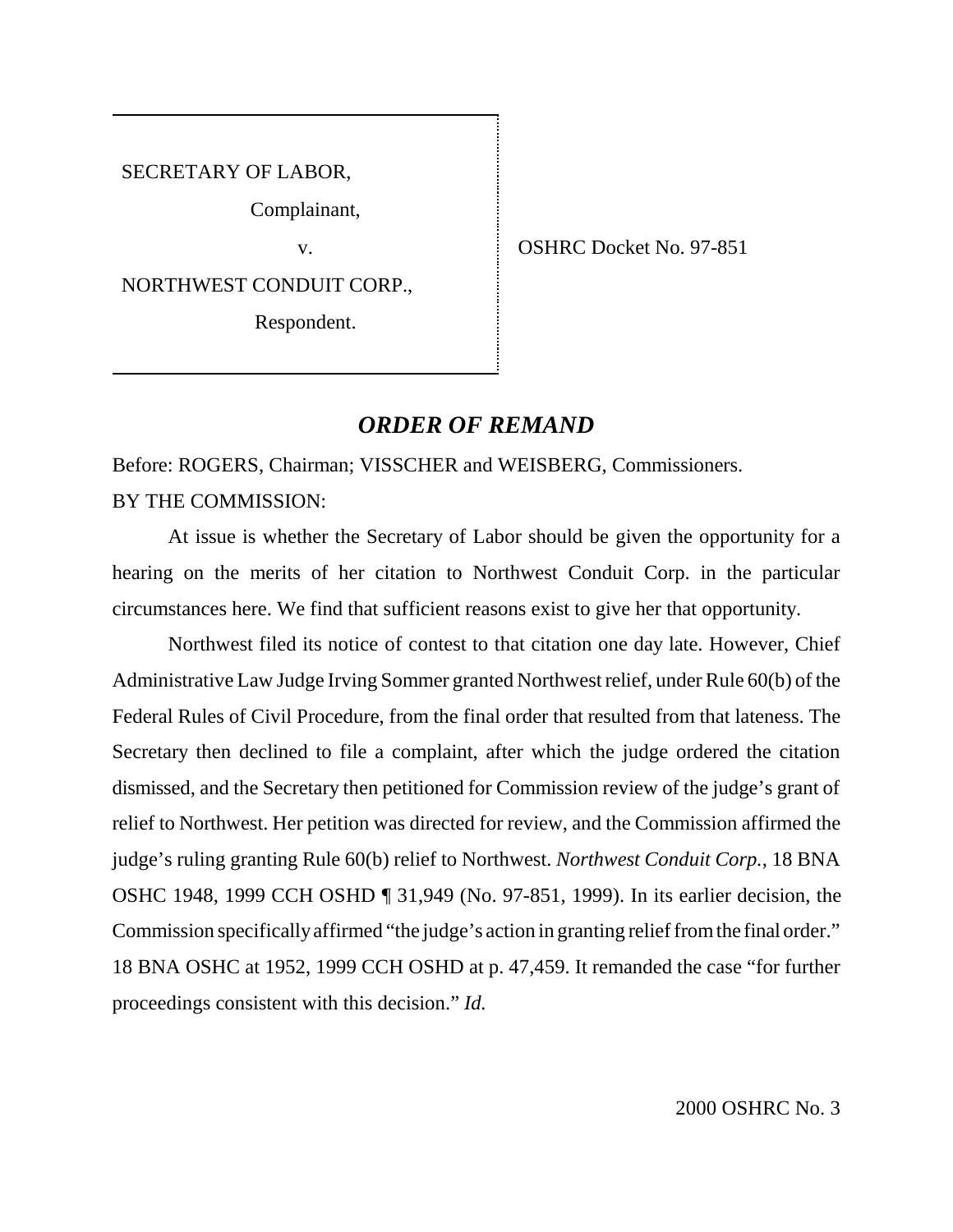On remand, the judge initially gave the Secretary 20 days to file her complaint, and she did so. Northwest objected to giving her that opportunity, however, and upon reconsideration the judge granted Northwest's motion to dismiss the complaint. Order of December 7, 1999. The Secretary filed her petition for discretionary review of that order and review was granted.

The Commission's previous decision affirmed the judge's decision granting Rule 60(b) relief, not his subsequent dismissal of the citation as he stated in his December 7, 1999, order. It was the intention of the two Commissioners who participated in that decision (Chairman Rogers and Commissioner Visscher) that the case should be remanded for proceedings on the merits of the citation. The judge's order dismissing the case is inconsistent with the Commission's decision.

 "[A]ny party who fails to comply with a Commission order, does so at its peril." *Trinity Indus., Inc.*, 15 BNA OSHC 1579, 1582, 1583 note 6, 1991-93 CCH OSHD ¶ 29,662, pp. 40,184, 40,185 note 6 (No. 88-1547, 1992), *rev'd in part on other grounds*, 16 F.3d 1149 (11th Cir. 1994). Notwithstanding this proposition, however, the Commission has the authority to relieve a party of dismissal in appropriate circumstances, even where the party has declined to comply with a Commission order. *E.g., Donald Braasch Constr., Inc.*, 17 BNA OSHC 2082, 1997 CCH OSHD ¶ 31,259 (No. 94-2615, 1997) (Secretary's refusal to comply with numerous discovery orders by judge did not warrant dismissal of citation); *Trinity* (same).

In *Trinity*, the Commission stated: "counterbalancing the Commission's obligation to enforce its orders is the principle that the public interest requires that cases be decided on their merits." 15 BNA OSHC at 1583, 1999 CCH OSHD at p. 40,185 (citing authorities). Having reviewed the record thoroughly, we think this is an appropriate case to apply that principle. Doing so is an exercise of the Commission's discretion under Commission Rule 41(b), 29 C.F.R. § 2200.41(b). That rule provides: "For reasons deemed sufficient by the Commission or Judge and upon motion expeditiously made, the Commission or Judge may set aside a sanction imposed under paragraph (a) of this rule." The judge's dismissal of the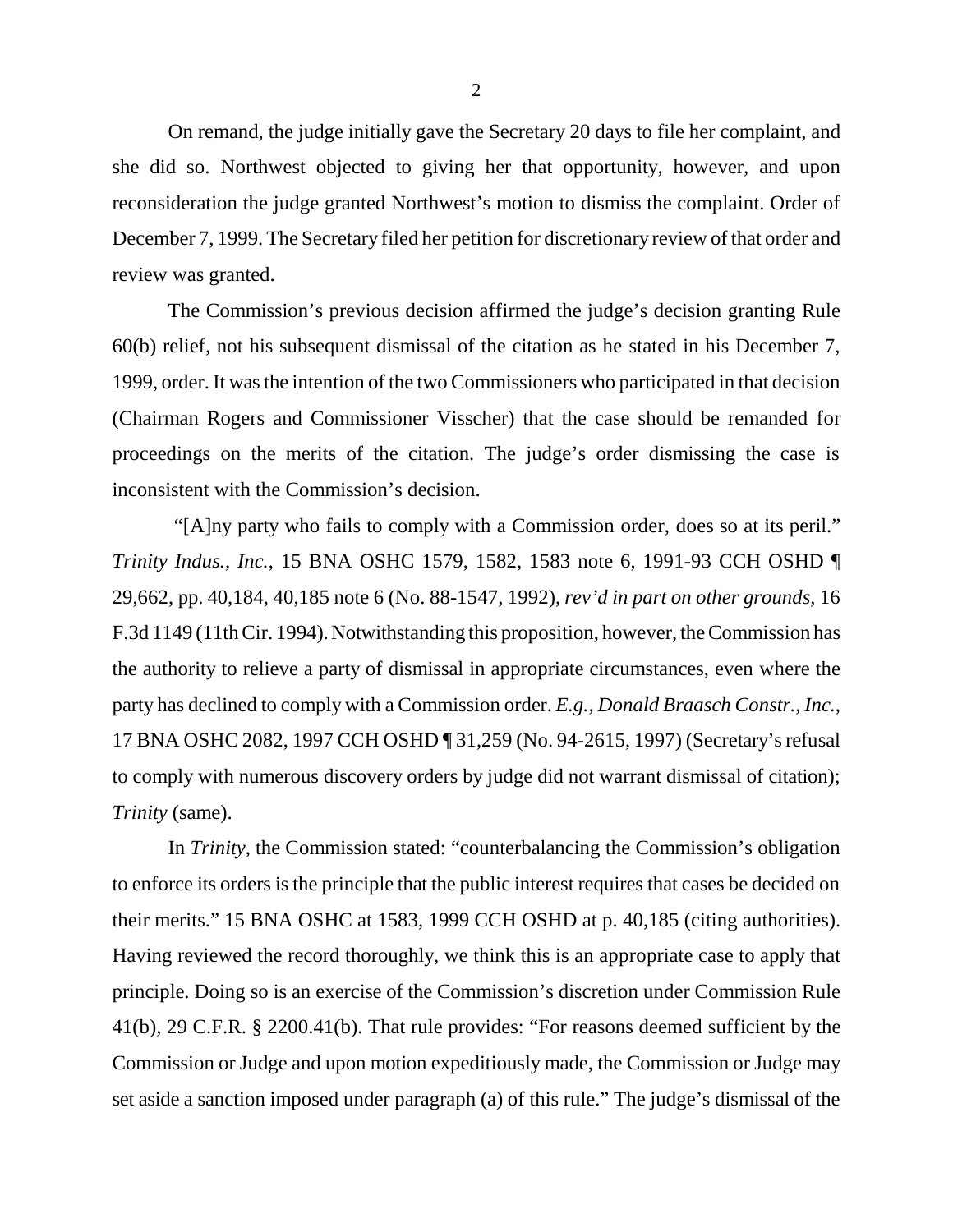complaint, which we review here, was such a sanction -- based on the Secretary's earlier failure to proceed.

We do not believe that the Secretary's action in declining to file a complaint prior to the Commission's ruling on the merits of Rule 60(b) relief precludes having this case heard on its merits. The only alternative means for her to seek prompt review of the judge's decision granting Rule 60(b) relief to Northwest, without first having to litigate the merits of the citation before the judge, would have been to seek interlocutory review. We note, however, that because of two vacancies on the Commission, interlocutory review could not have been granted at that time. Interlocutory review may be granted only by a vote of two Commissioners. *See* 29 C.F.R. § 2200.73. Further, interlocutory review is discretionary with the Commission and there is a "general policy of discouraging interlocutory appeals." *Oneida Indian Nation v. County of Oneida*, 622 F.2d 624, 628 (2d Cir. 1980). *See generally* 16 Charles Alan Wright, *et al.*, *Federal Practice and Procedure* § 3920, p. 8 (2d ed. 1996).1

<sup>&</sup>lt;sup>1</sup>With respect to the due process argument raised in the dissent, Northwest has had a full opportunity to be heard, and due process has been fully observed. Northwest received the judge's first order on remand, giving the Secretary 20 days to file a complaint, and Northwest filed a motion to dismiss the complaint, along with a brief ("memorandum") stating its reasons. There is no due process requirement that every issue that previously has been briefed be subject to further briefing when the issue is on administrative appeal. *E.g., J. A. Jones Constr. Co.*, 16 BNA OSHC 1497, 1498 note 3, 1993-95 CCH OSHD ¶ 30,301, p. 41,752 note 3 (No. 87-2059, 1993) ("the Commission retains discretion not to solicit briefs from the parties" on review; party adversely affected had stated grounds for its motion in memorandum with judge below).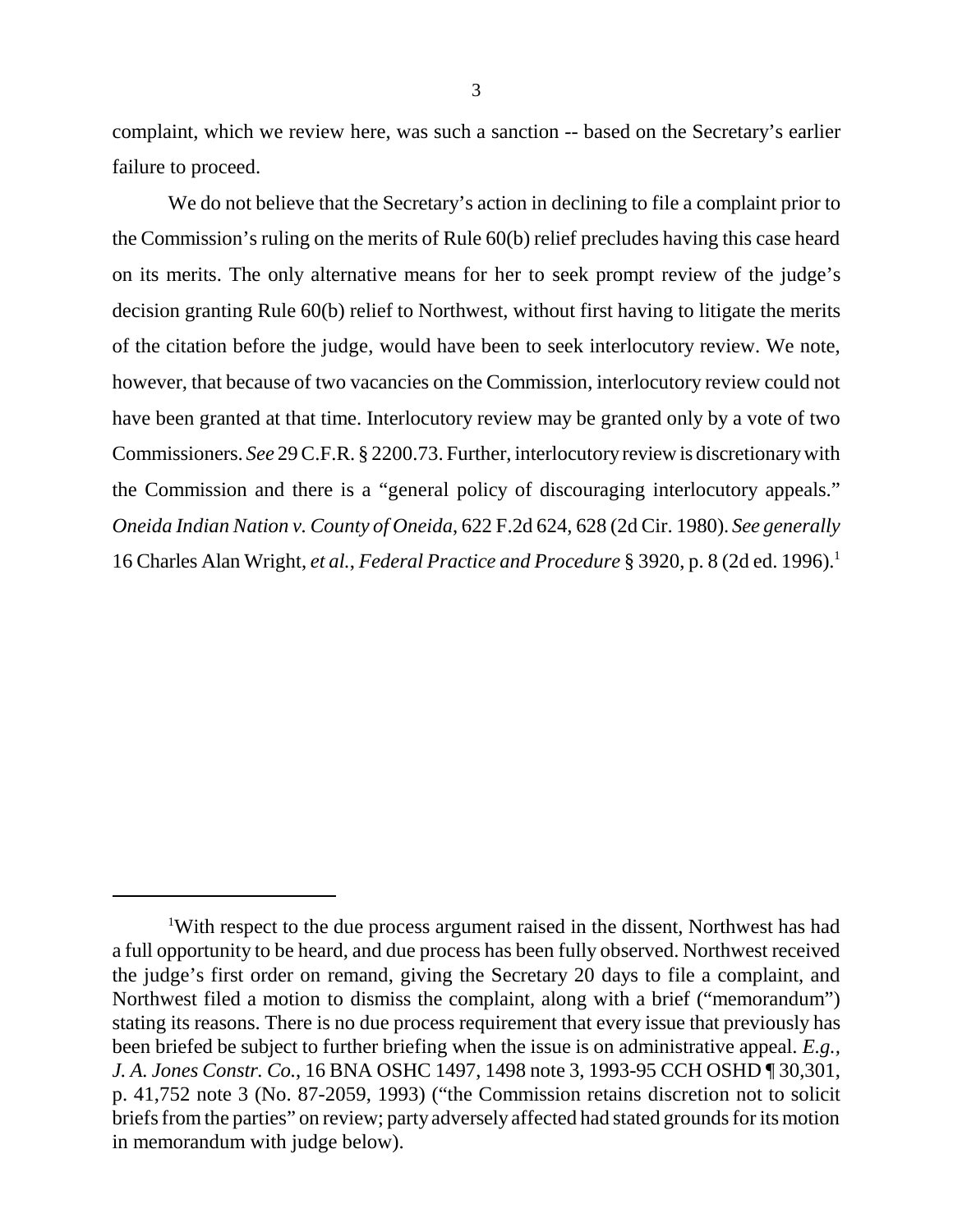Considering the unusual circumstances of this case, we hereby vacate the judge's ruling dismissing the Secretary's complaint, and we remand this case to the judge to provide each party an opportunity for a hearing on the merits of the citation.

IT IS SO ORDERED.

 $\sqrt{s}$ /

Thomasina V. Rogers Chairman

 $\sqrt{s/2}$ 

Gary L. Visscher Commissioner

Dated: February 24, 2000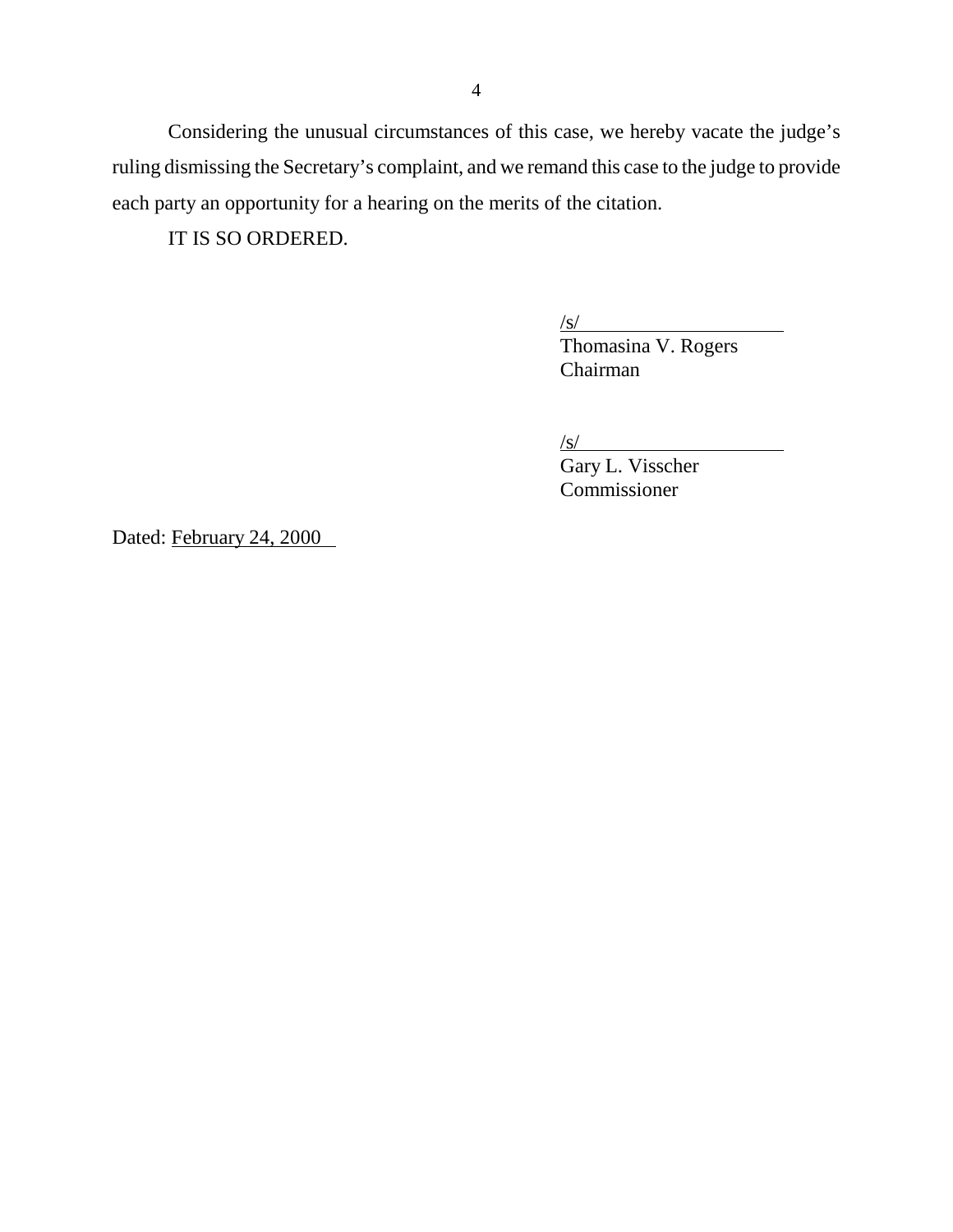## WEISBERG, Commissioner dissenting:

I respectfully dissent from my colleagues' action in this case, both on procedural due process grounds and substantively.

A brief procedural history of this case is in order. On February 11, 1997, the employer, Northwest Conduit, received a citation and proposed penalties from the OSHA area office. Northwest Conduit hand-delivered its notice of contest to the OSHA office one day late, on March 6, 1997. When OSHA refused to send the notice to the Review Commission and attempted to collect the penalty, Northwest Conduit filed a motion for relief pursuant to Rule 60(b) of the Federal Rules of Civil Procedure.

On September 30, 1997, Chief Administrative Law Judge Irving Sommer held a hearing on the facts and circumstances relating to the late filing of the notice of contest. On January 26, 1998 the judge issued an order finding that Northwest Conduit had established justification for its late filed notice of contest. He granted relief under Rule 60(b) and directed the Secretary to file a complaint in the case. On February 13, 1998, the Secretary filed a statement of position in which she disagreed with the judge's decision, arguing that Rule 60(b) does not apply to Section 10(a) final orders. The Secretary declined to file a complaint and stated that "the judge after consideration of this statement of position, may issue an order of dismissal, which the Secretary reserves the right to appeal."

On March 6, 1998, as a result of the Secretary's refusal to file a complaint, the judge issued an order vacating and setting aside the Secretary's citation "for want of prosecution." On March 9, 1998, the Secretary filed a petition for discretionary review with the Commission. Review was directed on April 6, 1998.

In a decision dated September 30, 1999, the Commission, then consisting of only two members, Chairman Rogers and Commissioner Visscher, specifically upheld the judge's action in granting relief to the employer under Rule 60(b) for its late filed notice of contest. It remanded the case "for further proceedings consistent with this decision." *Northwest*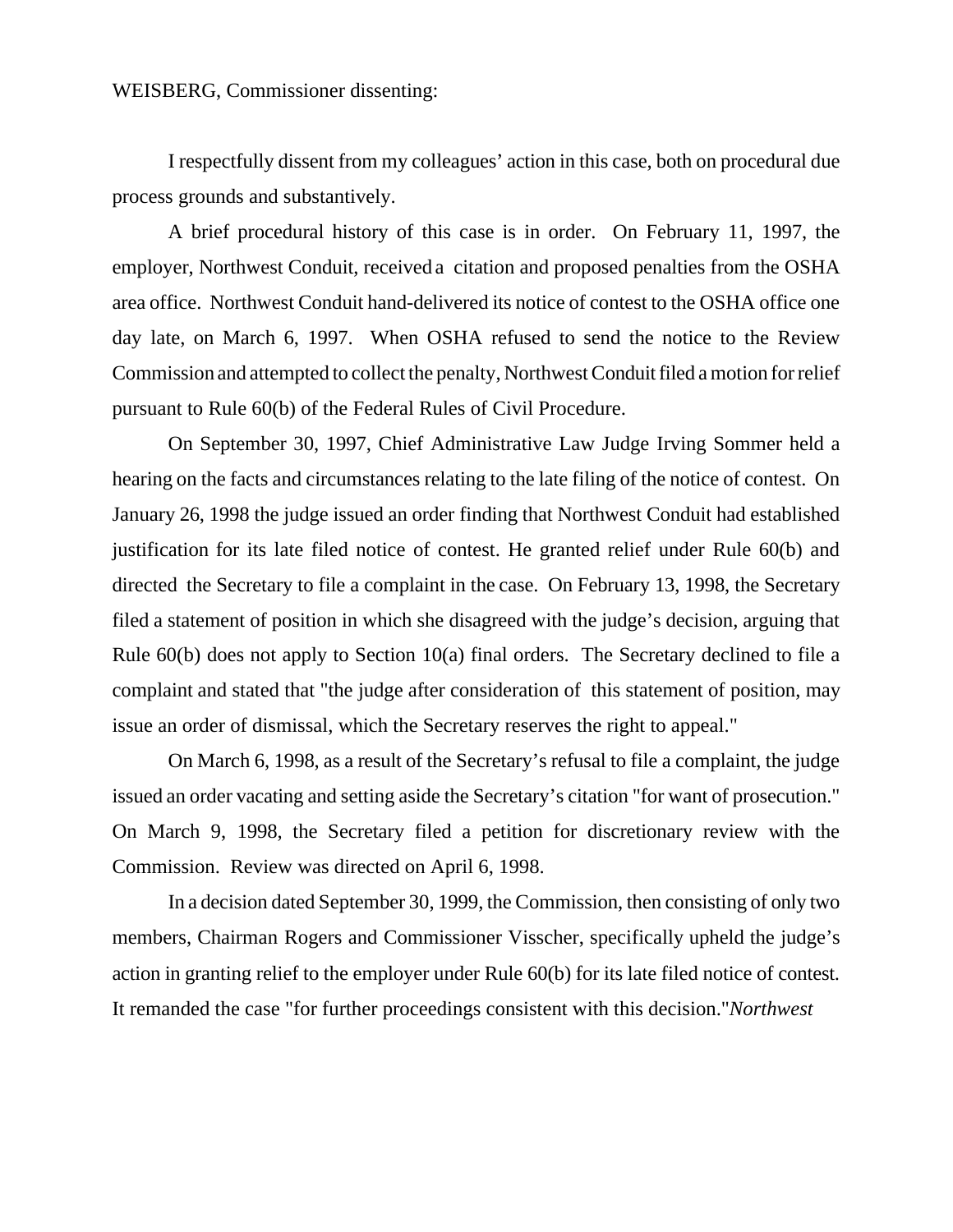*Conduit Corp.,* 18 BNA OSHC 1948, 1952, 1999 CCH OSHD ¶ 31,949, p. 47,459 (No. 97- 851, 1999).

 The Commission's remand contemplated a continuation of the contested case proceedings. In conformity with the remand order, on October 8, 1999, the judge issued an order directing the Secretary to file a complaint, and she did so on October 22. However, on November 5, the employer filed a motion to dismiss *that complaint*. On November 30, the judge granted the employer's motion, stating that the Secretary had already had one opportunity to file a complaint, and not having prevailed before the Review Commission is not entitled to a second opportunity. The Secretary filed a petition for discretionary review and review was granted.

The issue now before the Commission is not as simplistic as my colleagues state, whether the Secretary should be given the opportunity for a hearing on the merits. The real issue is the propriety and the ramifications of the Secretary's action on February 13, 1998 - whether the Secretary acted at her peril by refusing to comply with the judge's order to issue a complaint. That issue was not directed for review in April 1998. I make that claim with some degree of assurance since it was I who directed review in the case and I was the agency's only commissioner at the time. That claim is supported by the briefing order which issued on May 15, 1998, also during my "home alone" days at the Commission, and requested briefs solely on the issues of (1) whether the Commission has jurisdiction to apply Rule  $60(b)$  to a final order arising under section  $10(a)$  of the Act; and (2) whether the employer established excusable neglect for purposes of Rule 60(b) relief. While the Commission is free to decide issues not directed for review, the Commission in its earlier decision failed to discuss or even mention any issue relating to the Secretary's action in refusing to issue a complaint in February 1998.

If this was simply a matter of the Commission clarifying its language or its intent with respect to an issue clearly decided in its earlier decision, I would readily defer to my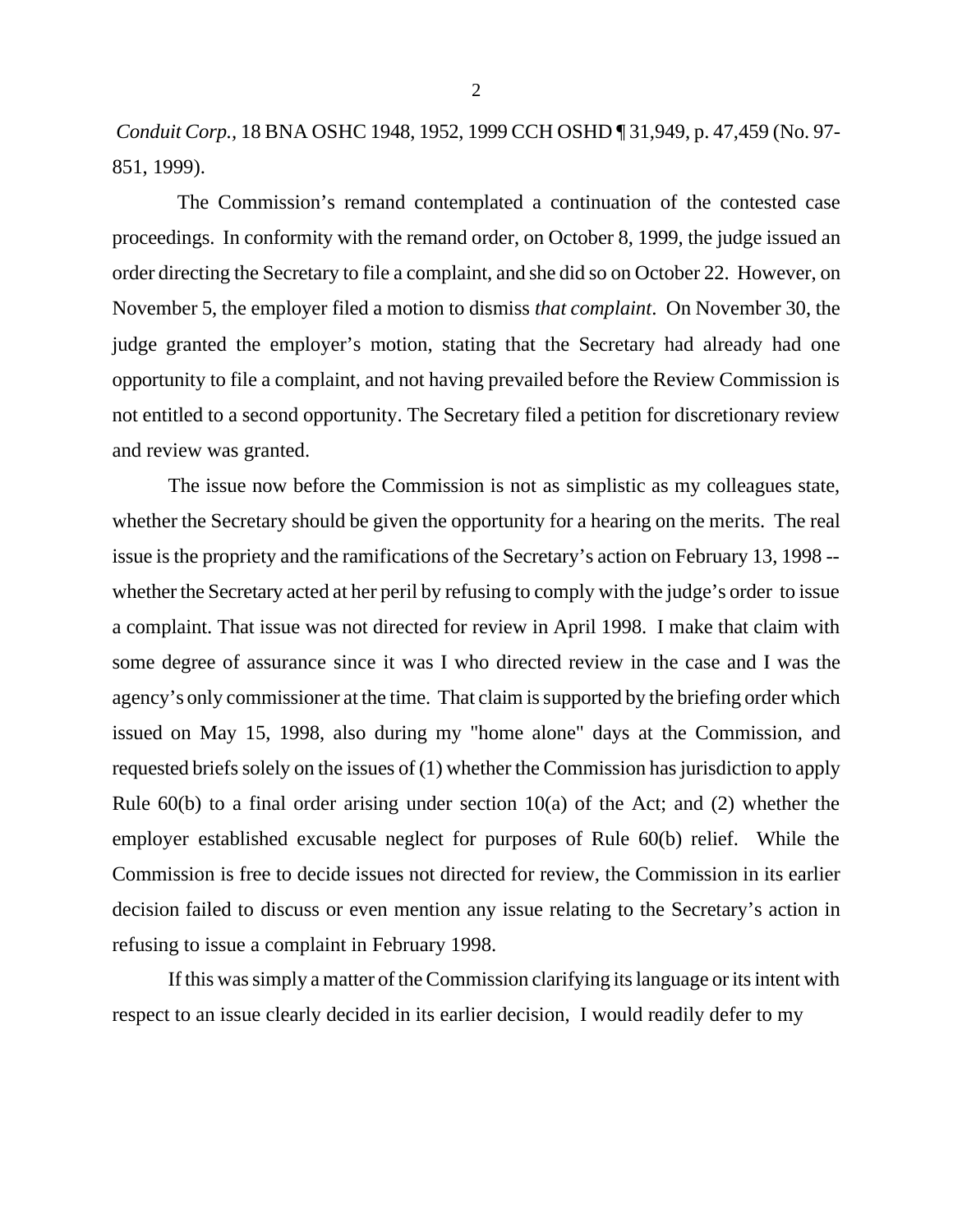colleagues. Similarly, if this was just a case of a judge misreading a Commission order, I would defer to my colleagues. At a minimum, however, my colleagues in the case now before us should have issued a briefing order on the question newly raised by the employer's motion to dismiss, whether the Secretary acted at her peril by disobeying the judge and refusing to issue a complaint in early 1998. By summarily issuing its order in this case, by acting in a cursory fashion,<sup>2</sup> and by reversing the judge's order granting the employer's motion to dismiss *without affording the employer an opportunity to be heard* (i.e. without any briefs on this issue), $3$  I believe that my colleagues have denied the employer fundamental

<sup>3</sup>My colleagues note that there is no due process requirement that every issue that previously has been briefed be subject to further briefing when the issue is on administrative appeal. Citing *J.A. Jones Constr. Co.*, 16 BNA OSHC 1497, 1498 n.3, 1993-95 CCH OSHD ¶ 30,301, p. 41,752 n.3 (No. 87-2059, 1993), my colleagues take the position that since Northwest Conduit filed with the judge a memorandum in support of its motion to dismiss that is all that due process requires. This concept of "due process lite" advanced by my colleagues is even less filling than the cited footnote in *J.A. Jones.* In *J.A. Jones* the Commission noted that the Secretary had stated the grounds for its motion to amend in a supporting memorandum filed with the judge *and* had another opportunity to present its position through its petition for review. However, unlike the Secretary in *J.A. Jones*, Northwest Conduit's motion was granted by the judge and it therefore had no reason to file a petition for review.

(continued...)

<sup>&</sup>lt;sup>2</sup>In the opening paragraph of the Order of Remand my colleagues "find that sufficient reasons exist to give [the Secretary] that opportunity [for a hearing on the merits]." In the concluding paragraph my colleagues apparently rely on "the unusual circumstances of this case" to vacate the judge's ruling dismissing the Secretary's complaint. However, no where in between does the majority explain what these reasons are or what these unusual circumstances may be. Rather, my colleagues rely solely on the general principle noted in *Trinity Industries Inc.,* 15 BNA OSHC 1579, 1583 n.6, 1991-93 CCH OSHD ¶ 29,662, p. 40,185 n.6 (No. 88-1547, 1992), *rev'd in part on other grounds and remanded,* 16 F.3d 1149 (11th Cir. 1994), "that the public interest requires that cases be decided on their merits," and conclude that "[h]aving reviewed the record thoroughly, we think this is an appropriate case to apply that principle." The record, however, is devoid of any explanation or justification by the Secretary for her refusal to file a complaint as ordered by the judge in early 1998. In the absence of an explanation by the Secretary, my colleagues justify their action as "an exercise of the Commission's discretion." In my view, such an exercise of discretion still requires a reasoned explanation by the Commission majority.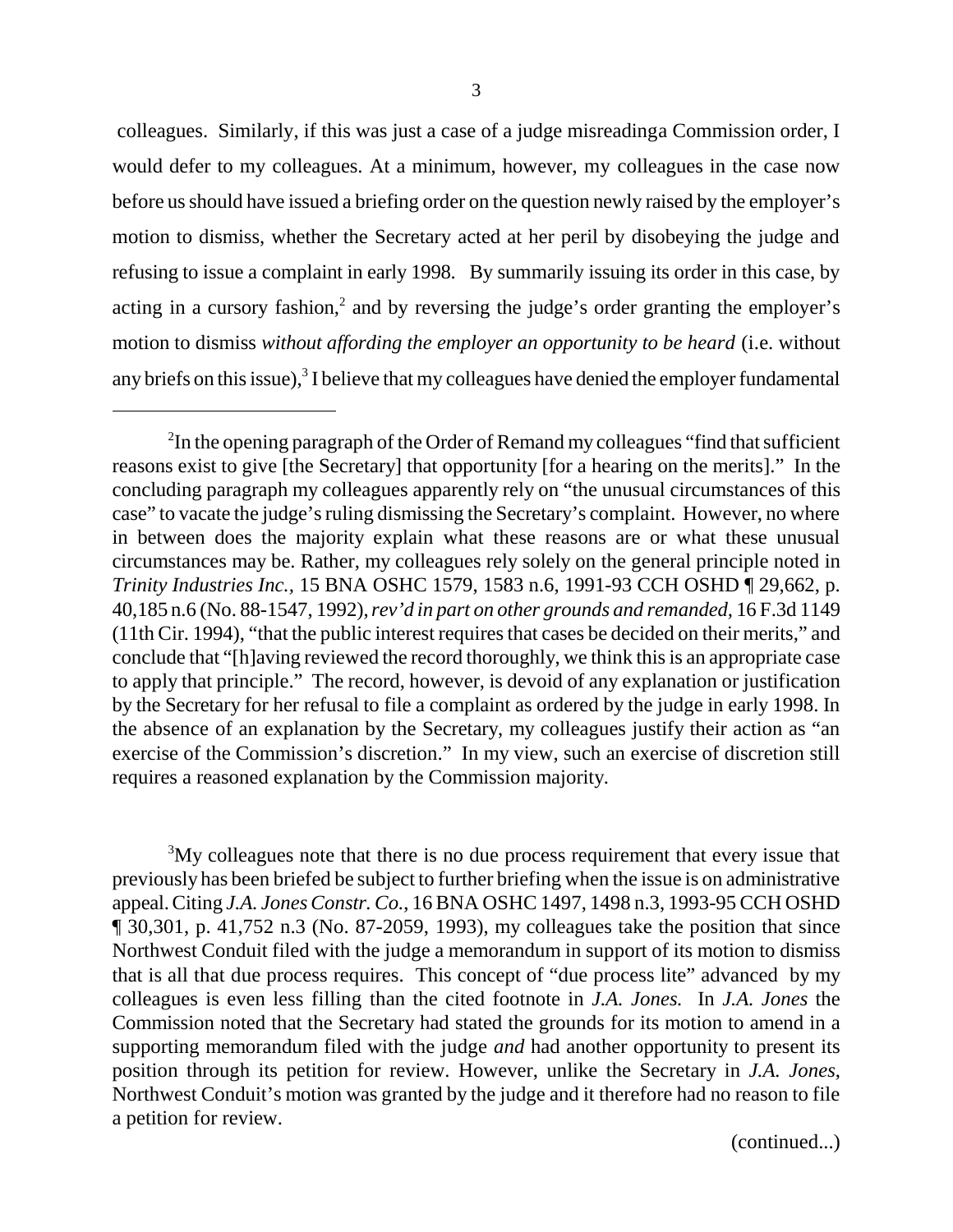due process. Moreover, by not requiring the Secretary to explain and justify her actions, my colleagues are *sua sponte* relieving the Secretary of responsibility for her actions.

In his order of November 30, 1999 granting Northwest Conduit's motion and dismissing the Secretary's complaint, the judge apparently assumed that the Commission had affirmed that part of his decision vacating and setting aside the citation for want of prosecution, and reasoned that the Secretary had already had one opportunity to file a complaint and "is not entitled to a second opportunity now that she has not prevailed in her position before the Commission." I agree with my colleagues that the judge was mistaken in his belief that the Commission specifically affirmed his decision to vacate and set aside the citation for want of prosecution. The Commission clearly did not deal with that specific issue. However, I agree with the judge that the Secretary acted at her peril by refusing to file a complaint in early 1998 and is not entitled to a second opportunity. For that reason, I would affirm the judge's order dismissing the Secretary's complaint.

In early 1998, after the judge had granted relief to Northwest Conduit under Rule 60(b) and directed the Secretary to file a complaint, the Secretary had several options. She could have filed the complaint and later raised the issue of the propriety of 60(b) relief before the Commission. The Secretary also could have filed a petition for interlocutory review of the 60(b) issue with the Commission. My colleagues point to the fact that the Commission did not have a quorum at the time and thus was incapable of granting interlocutory review. However, it should be noted that in the Secretary's statement of position filed with the judge on February 13, 1998, there is no suggestion that the Secretary would have filed a petition for interlocutory review *but for* the absence of a quorum at the Commission. Indeed if that was the Secretary's concern the Secretary could have filed a motion asking the judge to stay the proceeding until the Commission gained a quorum necessary to act on an interlocutory petition. The Secretary did none of this. Rather, the Secretary *refused* to file a complaint as

 $3$ (...continued)

In any event, the merits of the employer's motion to dismiss the Secretary's complaint have not been addressed by the Commission majority.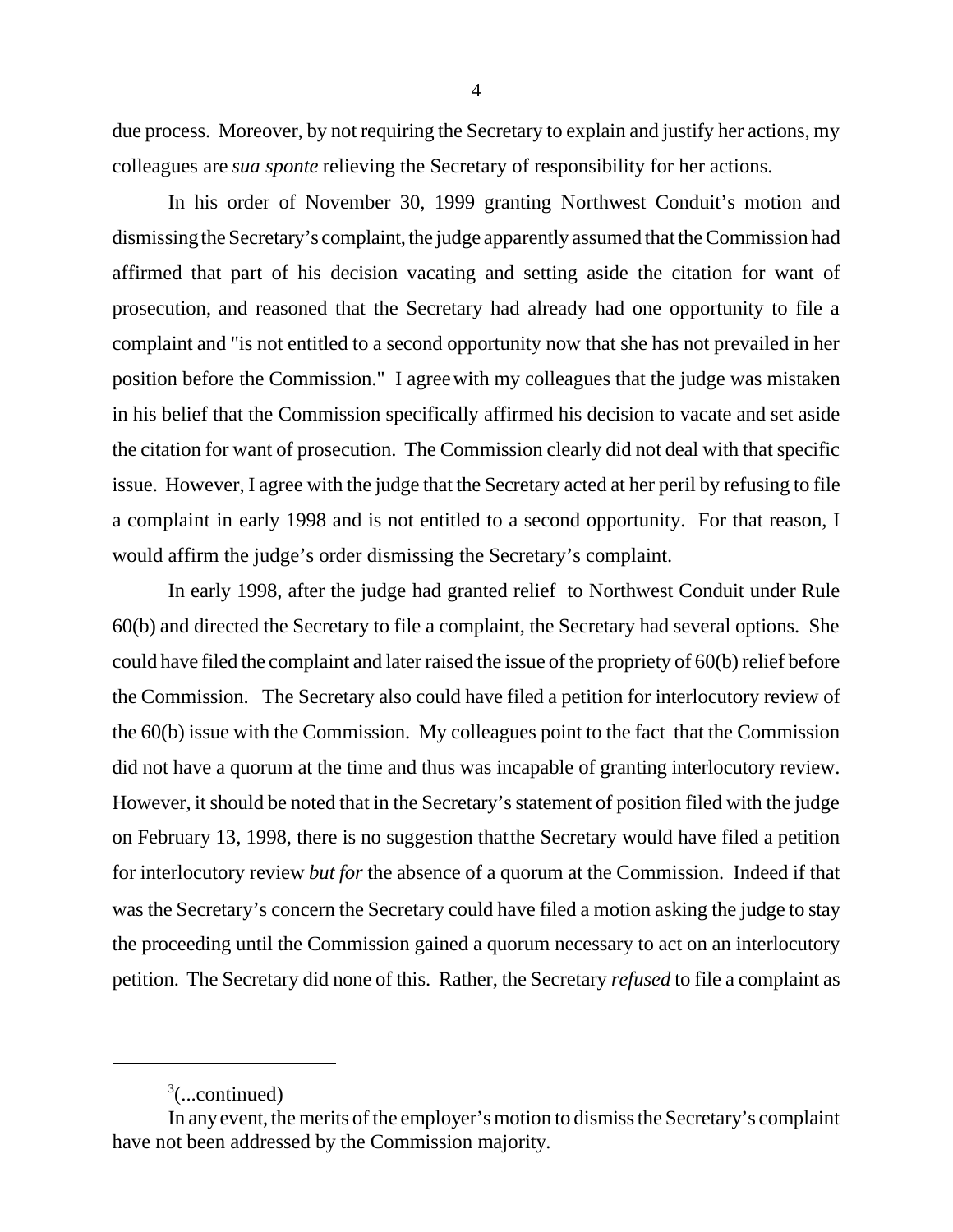ordered by the judge and as a result the judge dismissed the citation for want of prosecution. The Secretary then filed a petition for *discretionary* review with the Commission.

Of course, the Secretary has the prosecutorial discretion to withdraw a citation at any time. She does not, however, enjoy any special privilege to disregard a judge's order. Any party, including the Secretary, who fails to comply with a Commission order, even when based on a sincere belief that its position is legally justified, "must be prepared to accept the consequences of noncompliance if its argument does not ultimately prevail." *Donald Braasch Construction, Inc.,* 17 BNA OSHC 2082, 2085, 1997 CCH OSHD ¶ 31,259, p. 43,868 (No. 94-2615, 1997) (Commission found that judge erred in dismissing citation as a result of Secretary's refusal to comply with judge's discovery order *where Secretary ultimately prevailed on her assertion of informer's privilege).* "To put it directly, any party who fails to comply with a Commission order, does so at its peril." *Trinity Industries Inc.,* 15 BNA OSHC at 1583 n.6, 1991-93 CCH OSHD at p. 40,185 n.6 (Commission upheld judge's refusal to dismiss case where Secretary had refused to obey judge's discovery order pertaining to inspection plan because warrant matter was before the Federal courts and the Commission *agreed with the Secretary* on review that the Commission was not a proper forum for conducting a collateral attack on the warrant).

Any reliance by the Secretary on *Jackson Assoc. of Nassau,* 16 BNA OSHC 1261, 1993-95 CCH OSHD ¶ 30,140 (No. 91-0438, 1993) is misplaced. There are some procedural similarities between the two cases in that the judge held that Jackson was entitled to 60(b) relief in a late notice of contest case, the judge directed the Secretary to file a complaint, the Secretary declined to file a complaint and as a result the judge issued an order dismissing the citation, and the Secretary petitioned for review. The Commission in *Jackson* reaffirmed its jurisdiction to grant Rule 60(b) relief in late notice of contest cases but found, contrary to the judge, nothing in the record rising to the level of excusable neglect required under Rule  $60(b)(1)$ . The Commission remanded the case to the judge for a hearing to determine whether factually Jackson was entitled to relief under principles of equitable tolling or under Rule 60(b)(3). In its order the Commission stated that if the judge on remand finds that Jackson is not entitled to relief, he should dismiss the notice of contest and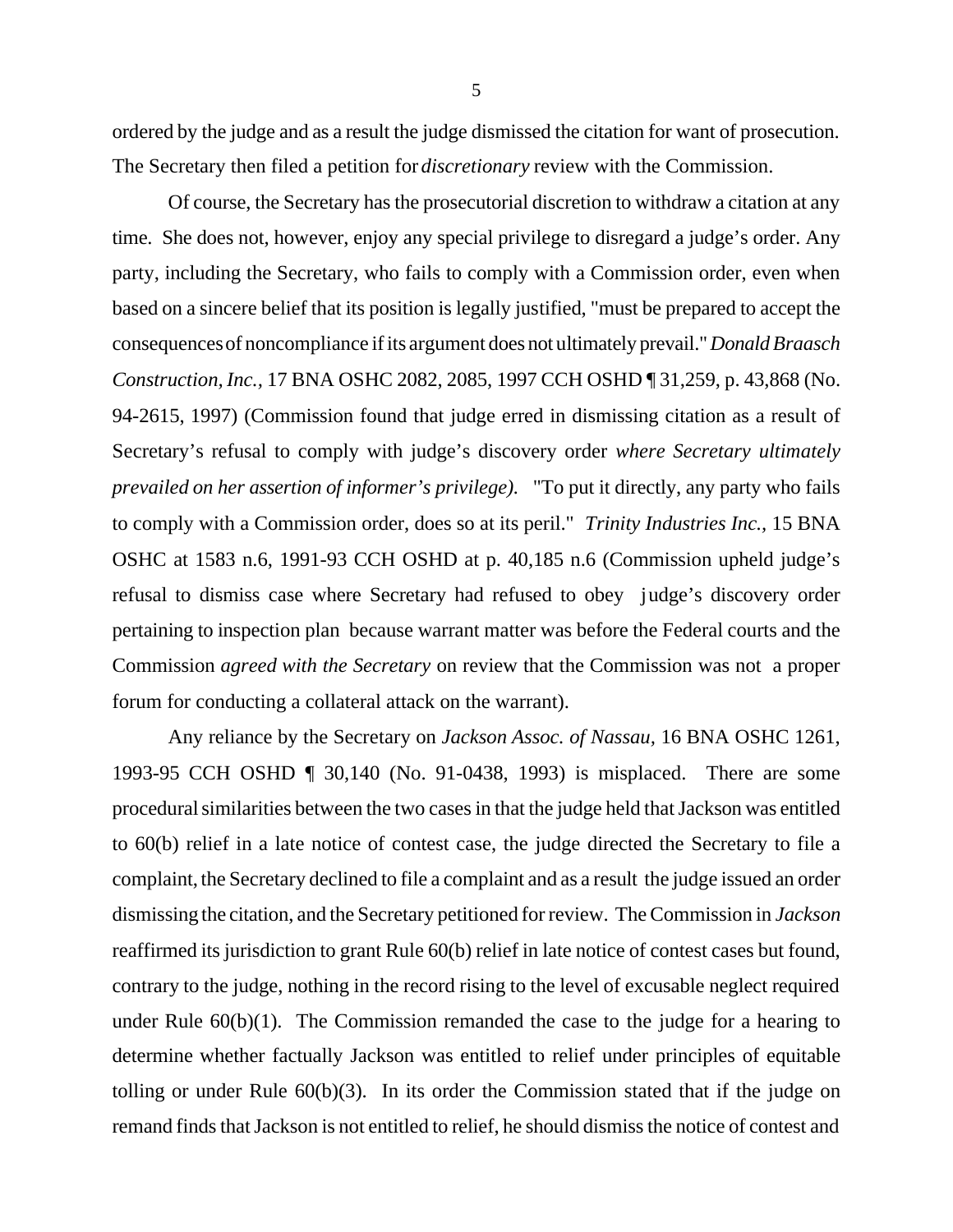affirm the citations [and] "[o]therwise, the case shall proceed as if the notice of contest had been timely filed." 16 BNA OSHC at 1267, 1993-95 CCH OSHD at p. 41,455.

Thus, in *Jackson* the Secretary prevailed *in part* before the Commission in that the Commission found that the factual record did not support the judge's finding of excusable neglect under Rule 60(b)(1) and reversed the judge on that basis. Moreover, the Commission in *Jackson* did not consider or deal with the issue of the Secretary's refusal, contrary to the judge's order, to file a complaint and its ramifications. That issue was not raised by the employer.

That issue was raised in the instant case by Northwest Conduit in its motion to dismiss the complaint, a motion which the judge granted. The question of whether the Secretary acts at her peril by refusing to obey a judge's order is a recurring<sup>4</sup> and important issue and should be dealt with on its merits.

> Stuart E. Weisberg Commissioner

Dated: February 24, 2000

<sup>4</sup> In *Russell B. Le Frois Builder Inc.,* 18 BNA OSHC 1978, 1999 CCH OSHD ¶ 31,950 (No. 98-1099, 1999), a case decided by my colleagues on September 30, 1999, the same day as *Northwest Conduit Corp.*, the Commission reversed the judge's order denying Rule 60(b)(1) relief and remanded the case "for further proceedings consistent with this decision." On October 22, 1999 the judge issued an order requiring the Secretary to file a complaint. By letter dated November 17, the Secretary refused to file a complaint in the case, noting in the letter her disagreement with the Commission's decision in the case and her continuing belief that Rule 60(b) does not apply to Section 10(a) final orders. As a result, on December 1 the judge issued an order vacating the citation. The Secretary filed a petition for discretionary review. The judge's order became a final order of the Commission on January 14, 2000 when no Commission member directed review within 30 days.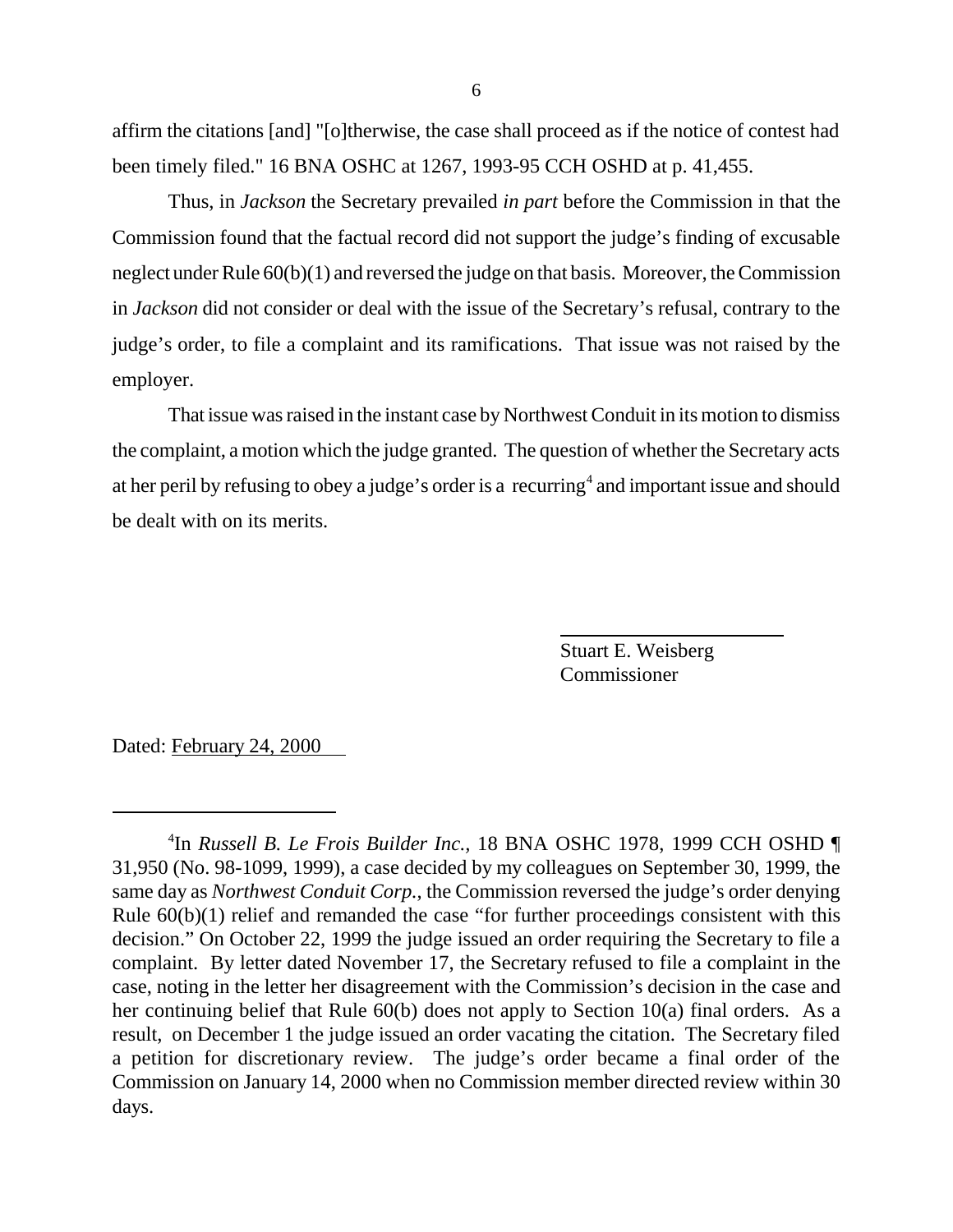## UNITED STATES OF AMERICA OCCUPATIONAL SAFETY AND HEALTH REVIEW COMMISSION

| SECRETARY OF LABOR,      |  |
|--------------------------|--|
| Complainant,             |  |
|                          |  |
| V.                       |  |
|                          |  |
| NORTHWEST CONDUIT CORP., |  |
|                          |  |
| Respondent.              |  |

OSHRC DOCKET NO. 97-0851

## *ORDER*

In an opinion dated February 5, 1998, the undersigned found that Respondent's late notice of contest was due to excusable neglect and consequently granted Respondent's motion for Rule 60(b) relief and directed the Secretary to file her complaint in this matter. On February 13, 1998, the Secretary filed a statement of position in which she disagreed with my decision and declined to file her complaint. On March 6, 1998, as a result of the Secretary's failure to file her complaint, the undersigned issued an order vacating and setting aside the citation for want of prosection. The Secretary then filed a petition for review, and the Commission, in a decision dated September 30, 1999, affirmed my decision and remanded the case "for further proceedings consistent with this decision." By order of October 8, 1999, the undersigned again directed the Secretary to file her complaint, and on October 18, 1999, Respondent filed a motion for reconsideration, based upon my earlier vacating of the citation. The Secretary filed her complaint on October 22, 1999, and Respondent, on November 5, 1999, filed a motion to dismiss the complaint.

After careful consideration of the record and the submissions of the parties, it is my conclusion that my order of October 8, 1999, was in error. The Secretary declined to file her complaint when directed to do so on February 5, 1998, my order of March 8, 1998, vacated and set aside the citation for want of prosecution, and the Commission affirmed my decision on September 30, 1999. Although the Secretary urges that the Commission's remanding of